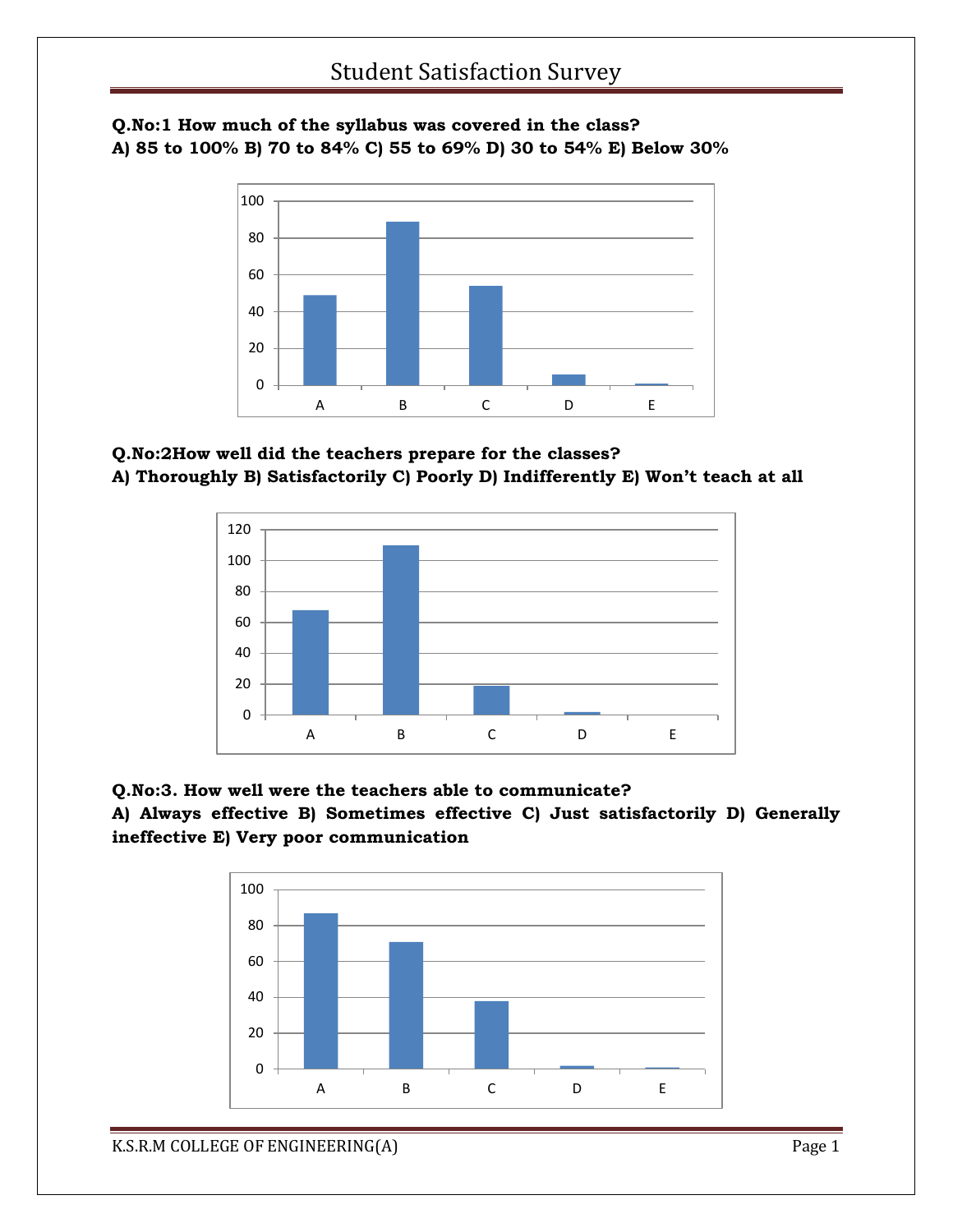

**Q.No:4. The teacher's approach to teaching can best be described A) Excellent B)Very good C) Good D) Fair E) Poor**

**Q.No:5. Fairness of the internal evaluation process by the teachers. A) Always fair B)Usually fair C) Sometimes unfair D) Usually unfair E) Unfair**



**Q.No:6. Was your performance in assignments discussed with you? A) Every time B) Usually C) Occasionally/Sometimes D) Rarely E) Never**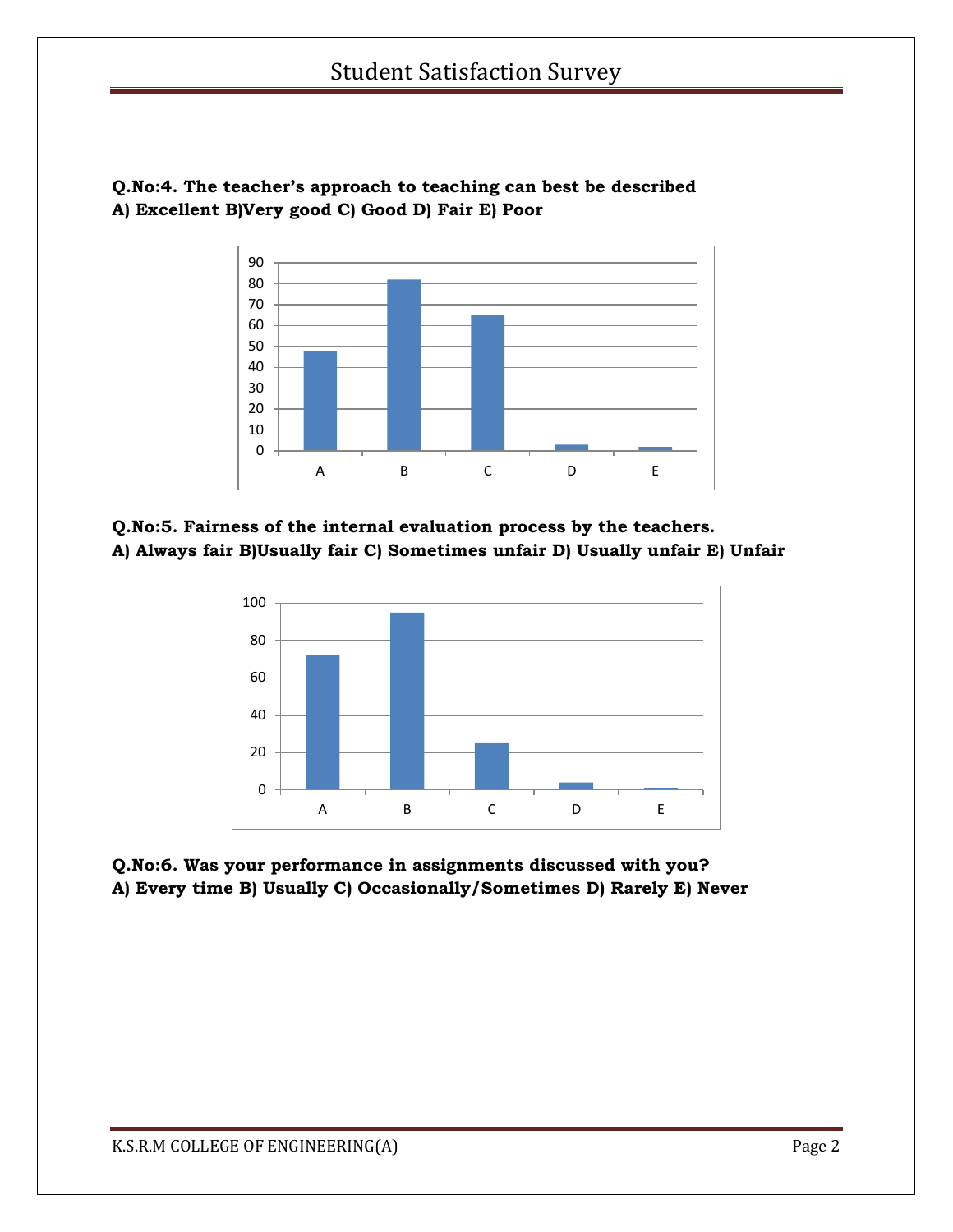







**A) Significantly B) Very well C) Moderately D) Marginally E) Not at all**



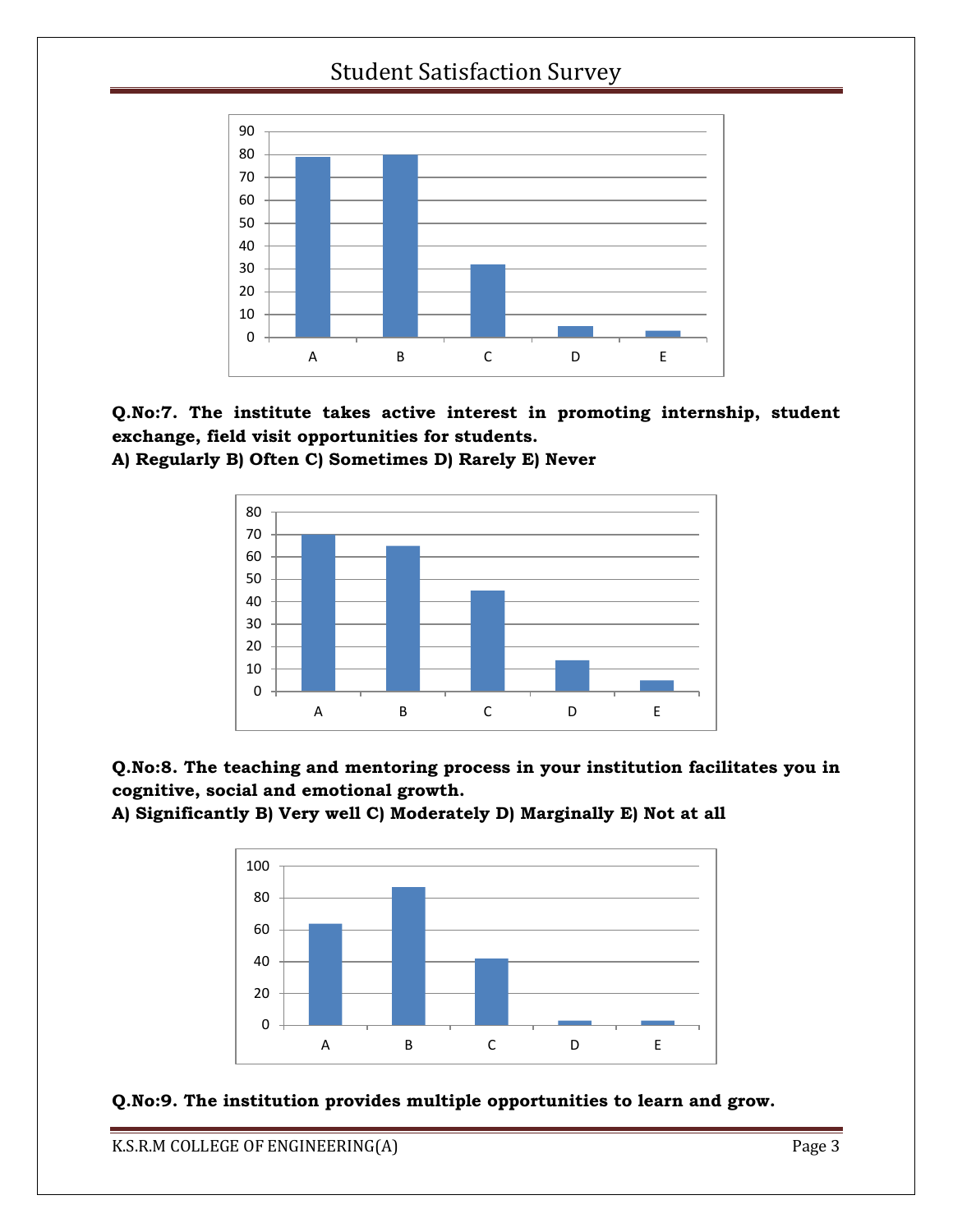

#### **A) Strongly agree B) Agree C) Neutral D) Disagree E) Strongly disagree**

**Q.No:10. Teachers inform you about your expected competencies, course outcomes and programme outcomes.**





#### **Q.No:11. Your mentor does a necessary follow-up with an assigned task to you. A) Every time B) Usually C) Occasionally/Sometimes D) Rarely E) I don't have a mentor**

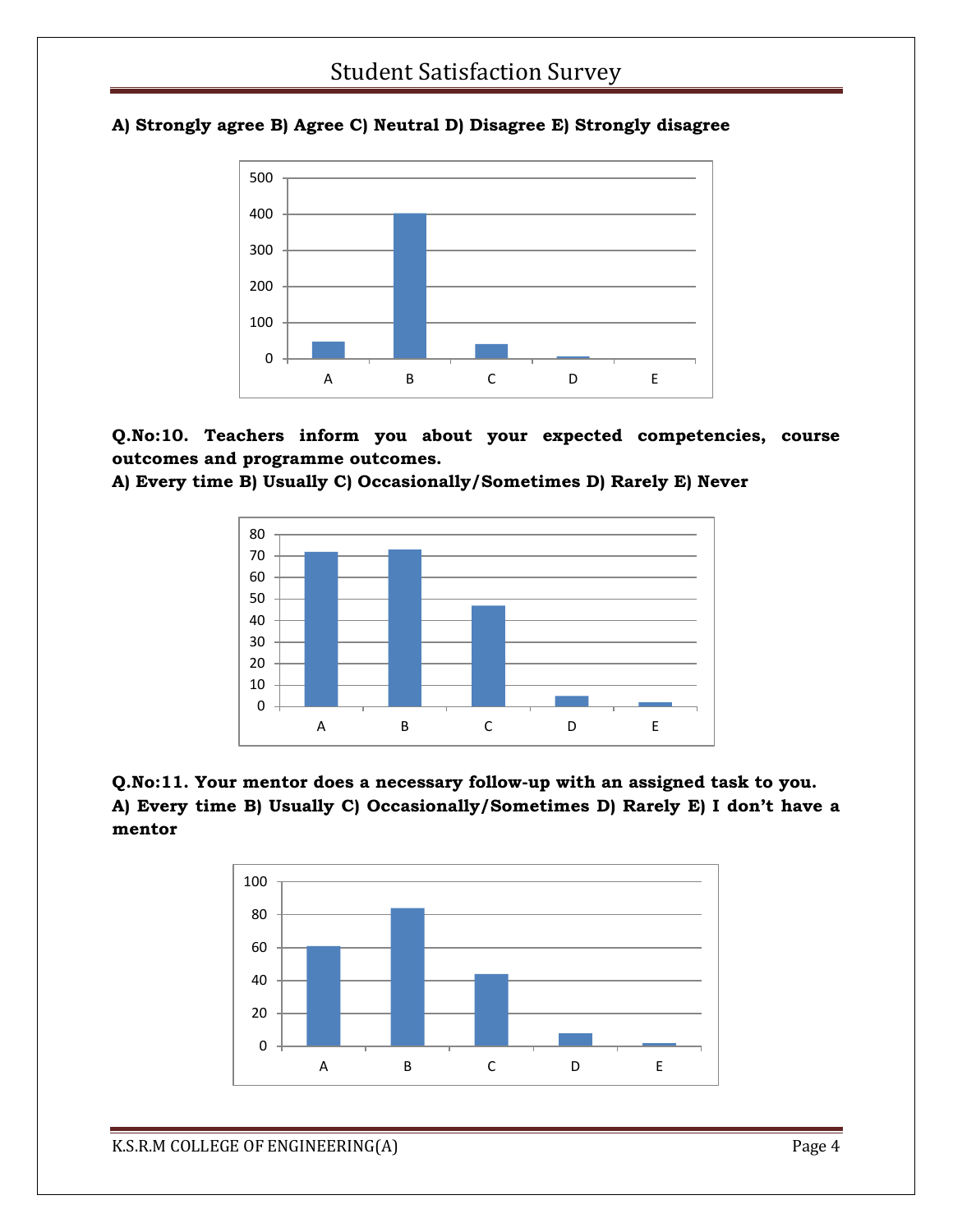**Q.No:12. The teachers illustrate the concepts through examples and applications.**





**Q.No:13. The teachers identify your strengths and encourage you with providing right level of challenges.**





**Q.No:14. Teachers are able to identify your weaknesses and help you to overcome them.**

**A) Every time B) Usually C) Occasionally/Sometimes D) Rarely E) Never**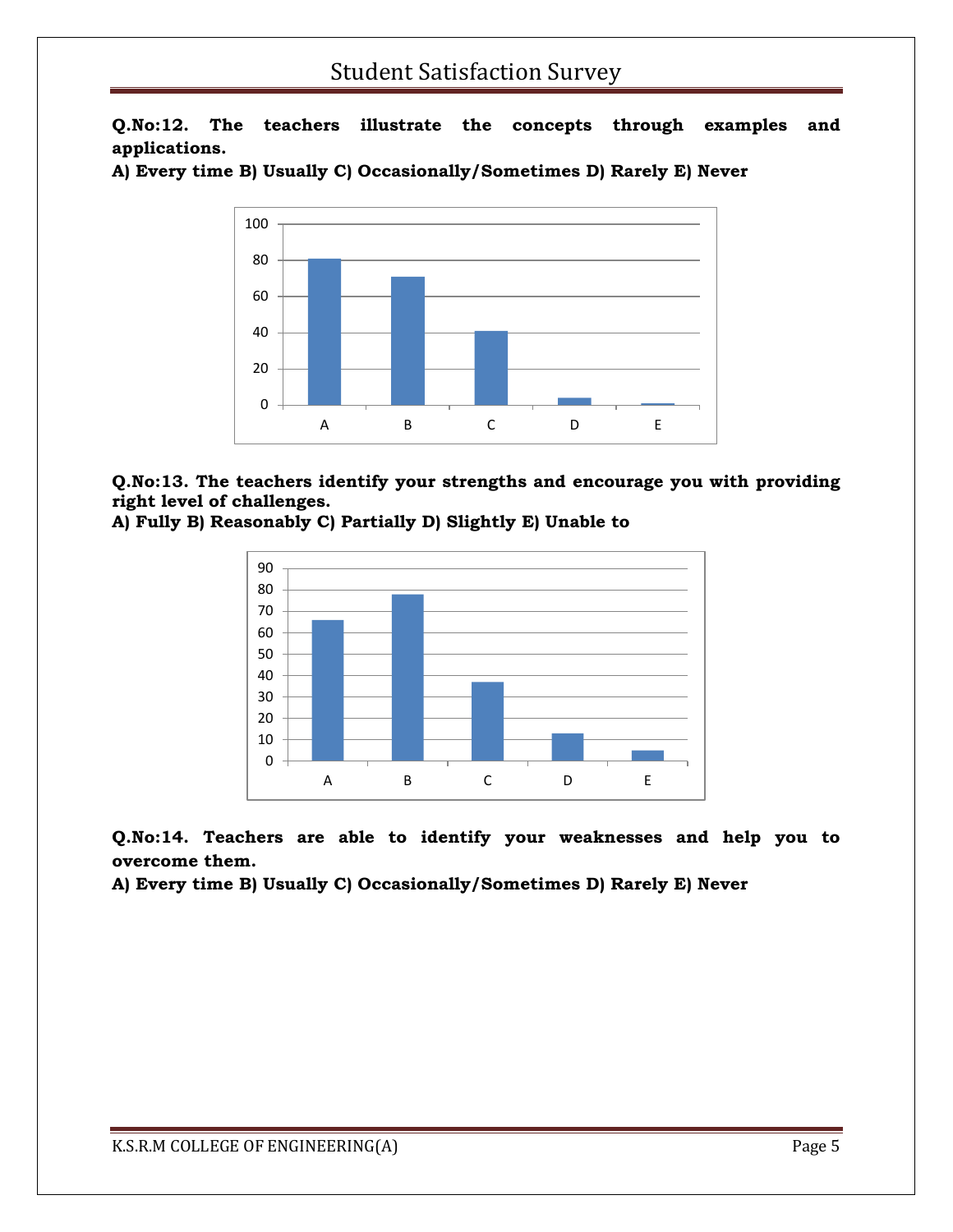

**Q.No:15. The institution makes effort to engage students in the monitoring, review and continuous quality improvement of the teaching learning process. A) Strongly agree B) Agree C) Neutral D) Disagree E) Strongly disagree**



**Q.No:16. The institute/ teachers use student centric methods, such as experiential learning, participative learning and problem solving methodologies for enhancing learning experiences.**

**A) To a great extent B)Moderate C) Somewhat D) Very little E) Not at all**



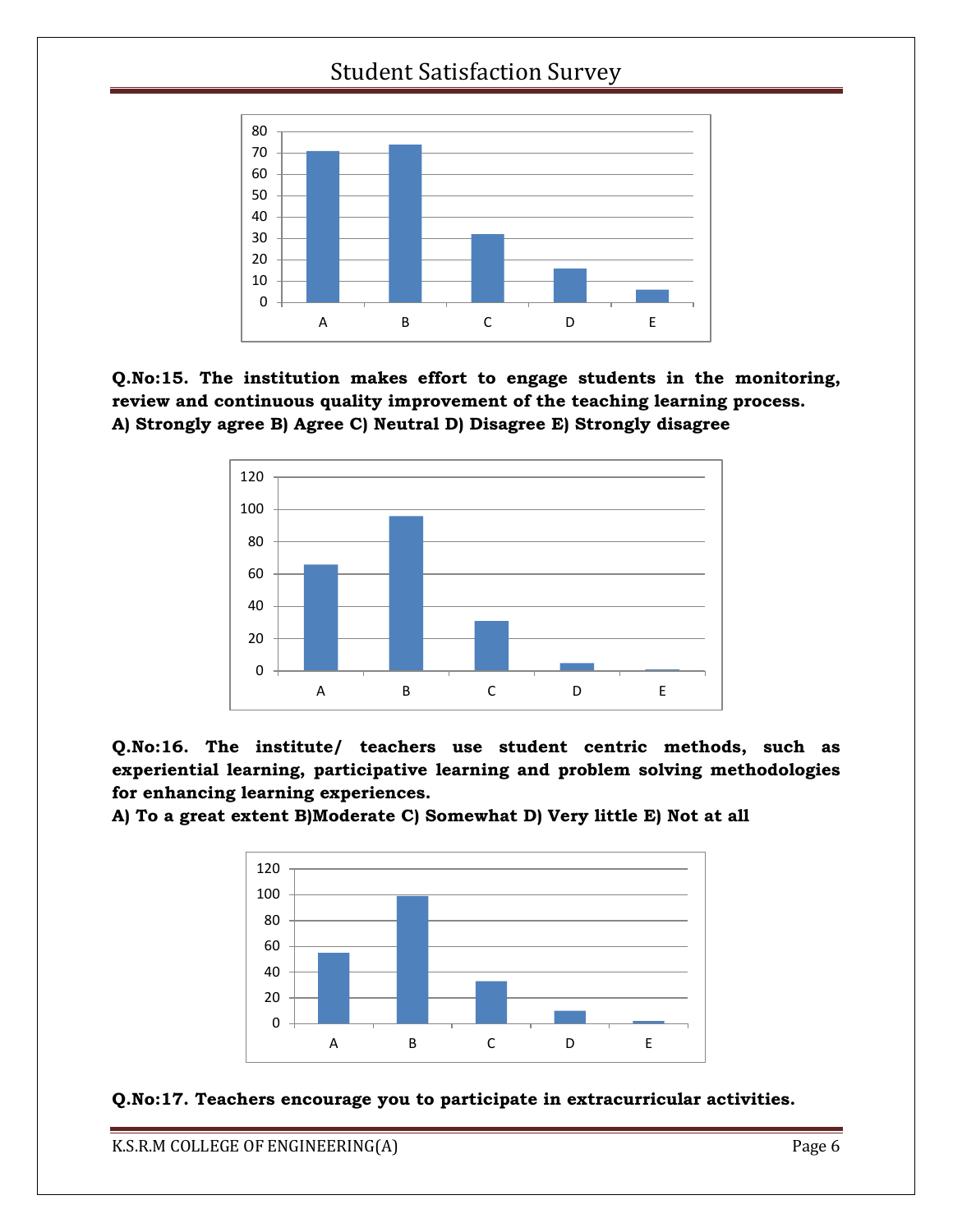

#### **A) Strongly agree B) Agree C) Neutral D) Disagree E) Strongly disagree**





**Q.No:19. What percentage of teachers use ICT tools such as LCD projector, Multimedia, etc. while teaching.**

**A) Above 90% B) 70- 89% C) 50- 69% D) 30- 49% E) Below 29%**